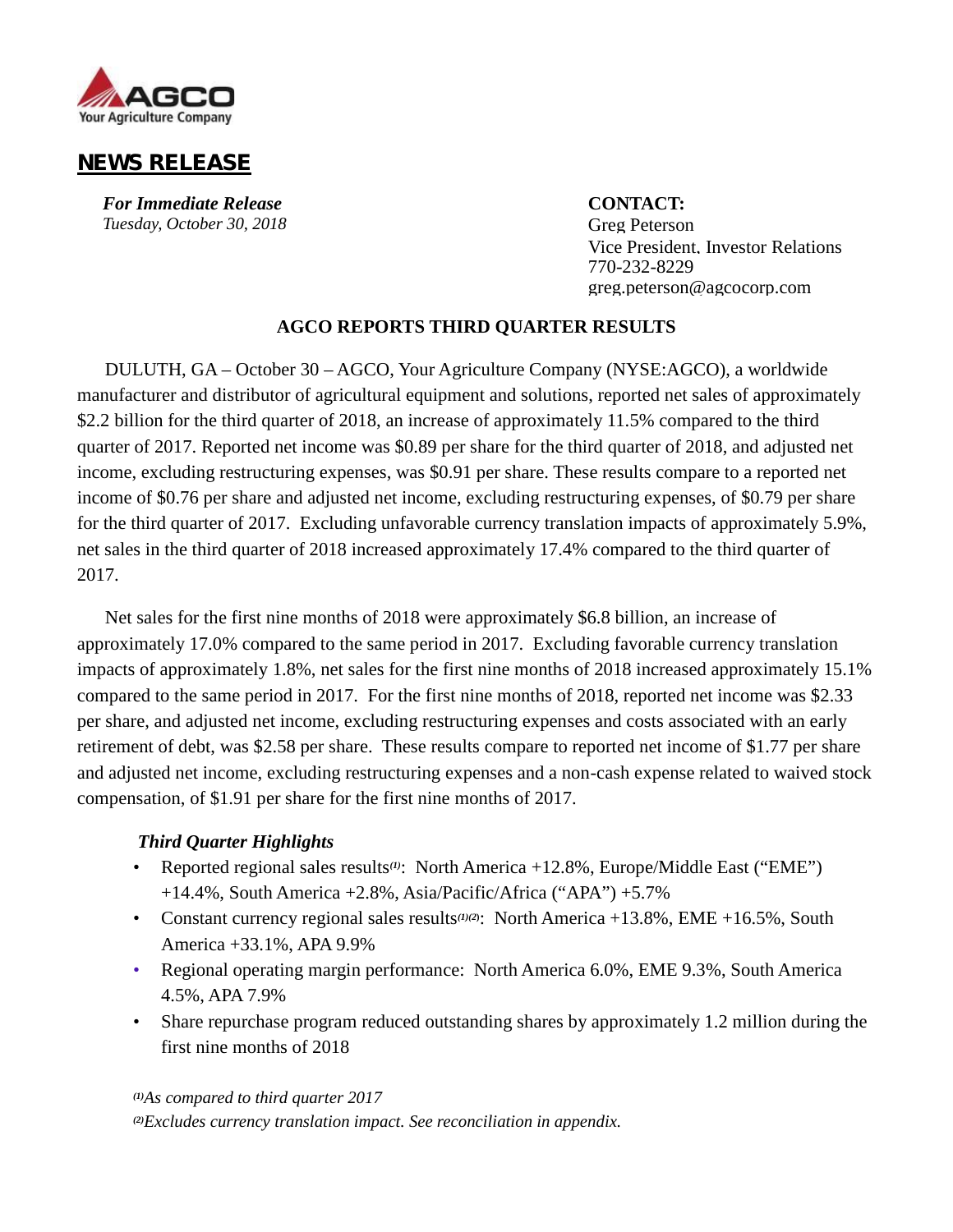"AGCO's solid operational performance across our regional business units and constructive market developments are driving sales and earnings growth," stated Martin Richenhagen, AGCO's Chairman, President and Chief Executive Officer. "We delivered sales and operating income improvement across all regions, with the strongest growth in North and South America. Price increases and focused cost control efforts helped to offset most of the trade-related material cost inflation. Equally important, we have delivered operationally while making significant progress on our long-term strategic growth drivers. Our new product launches are resonating with customers, resulting in strong demand across our targeted end-markets."

### **Market Update**

| Nine months ended September 30, 2018 | <b>Tractors</b><br>Change from<br><b>Prior Year Period</b> | <b>Combines</b><br>Change from<br><b>Prior Year Period</b> |
|--------------------------------------|------------------------------------------------------------|------------------------------------------------------------|
| North America <sup>(1)</sup>         | 3%                                                         | 13%                                                        |
| South America                        | (1)%                                                       | 7%                                                         |
| Western Europe <sup>(2)</sup>        | $1\%$                                                      | 17%                                                        |

### *Industry Unit Retail Sales*

(1)*Excludes compact tractors.*

(2)*Based on Company estimates.*

"Global crop production for 2018 is expected to be up modestly from healthy levels in 2017," continued Mr. Richenhagen. "Robust harvests in North America are being offset by lower output in the European Union, Argentina and Australia due to dry conditions in those areas. However, increased grain consumption this year is expected to result in lower year-end grain inventories. Global industry sales of farm equipment in the first nine months of 2018 were mixed across AGCO's key markets, with future demand dependent on factors such as commodity price development as well as government trade and farm support policy. North American industry retail sales increased in the first nine months of 2018 compared to the same period in 2017 as replacement demand from row crop farmers is stimulating equipment sales after years of weaker demand. Overall, we project industry retail tractor sales to increase modestly in 2018 with improved retail sales in the row crop segment and flat retail sales of small tractors compared to last year. Industry retail sales in Western Europe were up modestly in the first nine months of 2018, with improved economics for the dairy segment the primary catalyst. However, industry sales slowed in the third quarter as the impact of the hot, dry summer and the resulting weak wheat harvest negatively impacted demand. Industry sales growth in the United Kingdom, Scandinavia and Italy was partially offset by declines in Germany and France. For the full year of 2018, industry demand in Western Europe is expected to be approximately flat compared to 2017. Industry retail sales in South America decreased during the first nine months of 2018. Weak industry demand in Brazil in the first half of 2018 improved in the third quarter after more positive terms for the government financing program were announced. Industry sales declined in Argentina in response to a weak first harvest and the decline of the Peso. Industry demand in South America is expected to be relatively flat for the full year compared to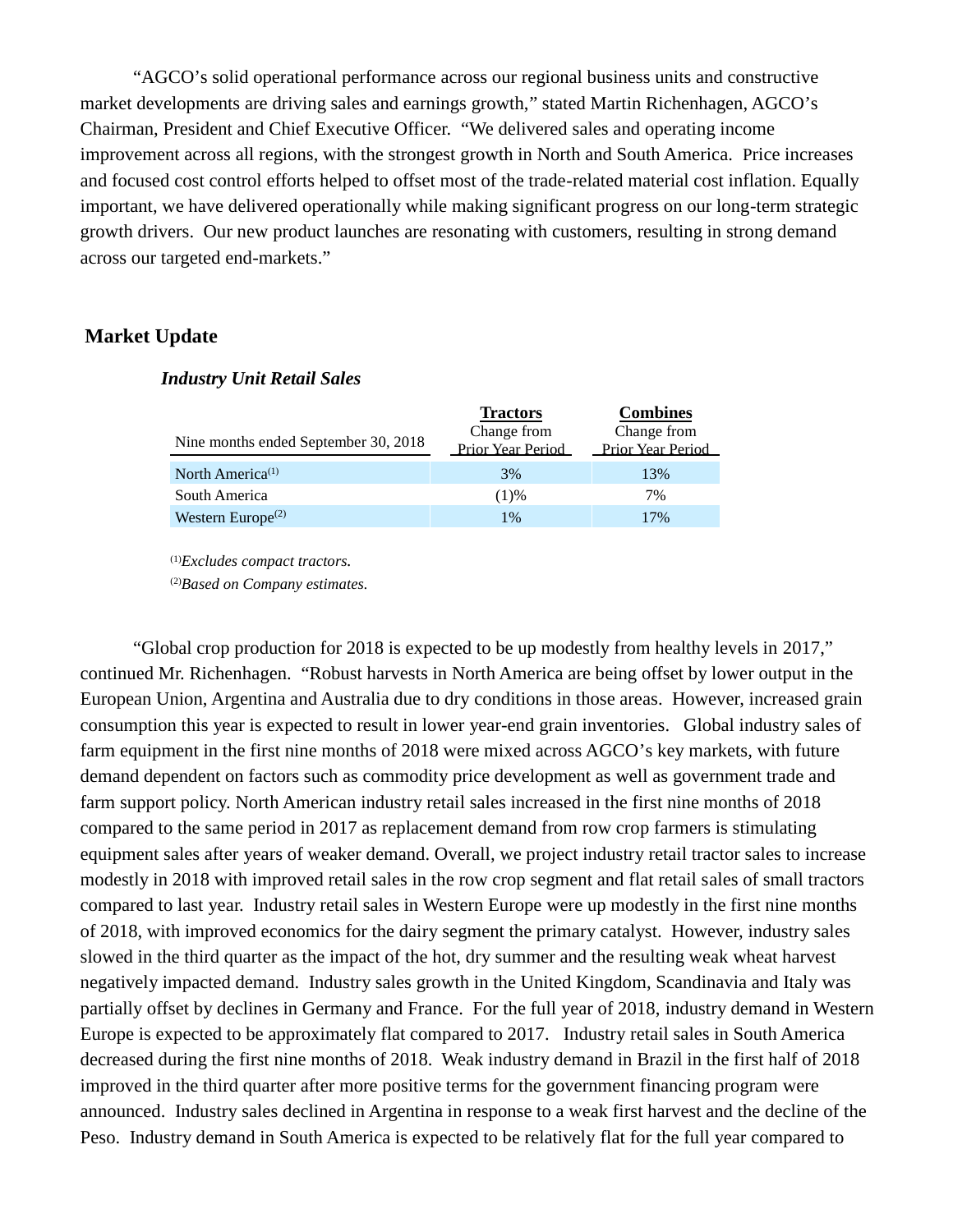2017. Higher retail sales in Brazil are expected to be offset by lower sales in Argentina. Our long-term view remains very optimistic for demand in the agricultural equipment industry. We expect elevated grain demand driven by population growth and increased protein consumption to result in favorable income levels for farmers."

### **Regional Results**

| Three Months Ended September 30,                       | 2018        | 2017                  | $\%$<br>change<br>from<br>2017 | % change<br>from 2017 due<br>to currency<br>tranclation(1)                          | % change from<br>$2017$ due to<br>acquisitions <sup>(1)</sup> |
|--------------------------------------------------------|-------------|-----------------------|--------------------------------|-------------------------------------------------------------------------------------|---------------------------------------------------------------|
| North America                                          | \$<br>545.5 | $\mathbb{S}$<br>483.5 | 12.8%                          | $(1.0)\%$                                                                           | 3.2%                                                          |
| South America                                          | 281.1       | 273.5                 | 2.8%                           | $(30.3)\%$                                                                          | 1.7%                                                          |
| Europe/Middle East                                     | 1,164.5     | 1,017.7               | 14.4%                          | $(2.1)\%$                                                                           | 2.3%                                                          |
| Asia/Pacific/Africa                                    | 223.6       | 211.6                 | 5.7%                           | (4.3)%                                                                              | 2.9%                                                          |
| Total                                                  | \$2,214.7   | \$1,986.3             | 11.5%                          | (5.9)%                                                                              | 2.5%                                                          |
| Nine Months Ended September 30,                        | 2018        | 2017                  | $\%$<br>change<br>from<br>2017 | % change<br>from 2017 due<br>to currency<br>translation <sup><math>(1)</math></sup> | % change from<br>$2017$ due to<br>acquisitions <sup>(1)</sup> |
| North America                                          | \$1,648.9   | \$1,344.9             | 22.6%                          | 0.4%                                                                                | 8.0%                                                          |
| South America                                          | 682.8       | 747.6                 | (8.7)%                         | $(17.3)\%$                                                                          | 1.7%                                                          |
| Europe/Middle East                                     | 3,873.4     | 3,179.7               | 21.8%                          | 6.8%                                                                                | 3.3%                                                          |
| Asia/Pacific/Africa                                    | 554.7       | 506.9                 | 9.4%                           | 2.3%                                                                                | 2.5%                                                          |
| Total                                                  | \$6,759.8   | \$5,779.1             | 17.0%                          | 1.8%                                                                                | 4.1%                                                          |
| <sup>(1)</sup> See appendix for additional disclosures |             |                       |                                |                                                                                     |                                                               |

*AGCO Regional Net Sales (in millions)*

### *North America*

AGCO's North American net sales increased 22.2% in the first nine months of 2018 compared to the same period of 2017, excluding the positive impact of currency translation. Precision Planting, which was acquired in the fourth quarter of 2017, contributed sales of approximately \$97.2 million in the first nine months of 2018. Excluding the impact of acquisitions and currency translation, sales grew approximately 14.2% compared to the first nine months of 2017. The largest increases were in sprayers, high horsepower tractors and hay tools. Income from operations for the first nine months of 2018 improved approximately \$42.5 million compared to the same period in 2017. The benefit of the Precision Planting acquisition and higher sales and production volumes contributed to the increase.

### *South America*

Net sales in the South American region increased 8.6% in the first nine months of 2018 compared to the first nine months of 2017, excluding the impact of unfavorable currency translation. Sales growth in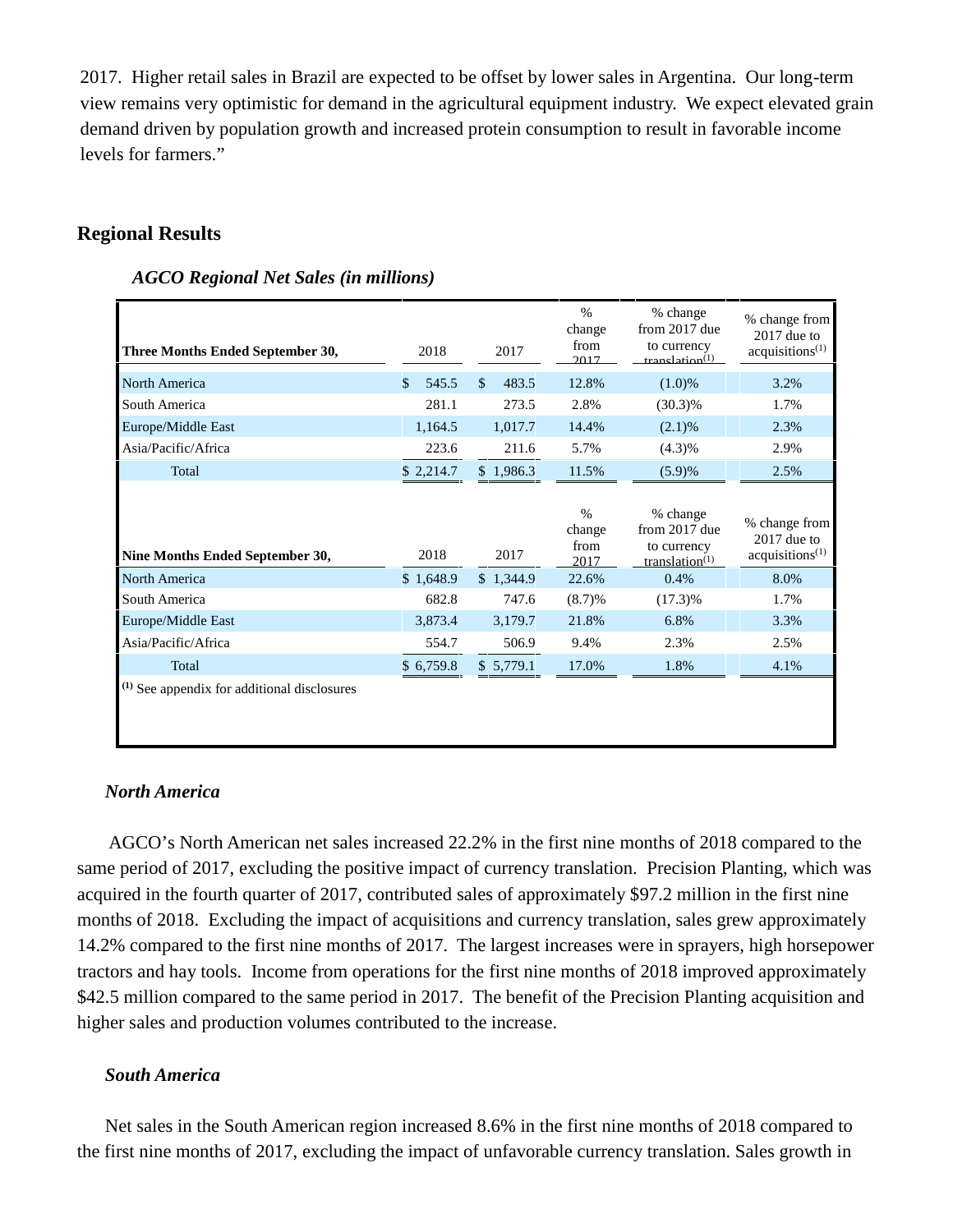Brazil was partially offset by declines in Argentina. Income from operations increased in the third quarter, but dropped approximately \$35.2 million for the first nine months of 2018 compared to the same period in 2017. The impacts of material cost inflation and costs associated with transitioning to new products with tier 3 emission technology contributed to the decrease in income from operations.

### *Europe/Middle East*

Europe/Middle East net sales increased 15.0% in the first nine months of 2018 compared to the same period in 2017, excluding favorable currency translation impacts. Acquisitions benefited sales by approximately 3.3% during the first nine months compared to the same period last year. Sales growth was strongest in Germany, the United Kingdom and France. Income from operations improved approximately \$85.4 million for the first nine months of 2018, compared to the same period in 2017, due to the benefit of higher sales and margin improvement partially offset by higher engineering costs.

### *Asia/Pacific/Africa*

Net sales in AGCO's Asia/Pacific/Africa region increased 7.1%, excluding the positive impact of currency translation, in the first nine months of 2018 compared to the same period in 2017. Higher sales in Australia produced most of the increase. Acquisitions benefited sales by approximately 2.5% during the first nine months of 2018 compared to the same period last year. Income from operations improved approximately \$3.7 million in the first nine months of 2018, compared to the same period in 2017, due to higher sales and production levels.

### **Outlook**

AGCO's net sales for 2018 are expected to reach \$9.3 billion, reflecting improved sales volumes, positive pricing as well as acquisition and foreign exchange impacts. Gross and operating margins are expected to improve from 2017 levels due to higher net sales as well as the benefits resulting from the Company's cost reduction initiatives, partially offset by increased engineering expenses and higher material costs. Based on these assumptions, 2018 earnings per share are targeted at approximately \$3.35 on a reported basis, or approximately \$3.75 on an adjusted basis, which excludes restructuring expenses and costs associated with debt retirement.

\* \* \* \* \*

AGCO will be hosting a conference call with respect to this earnings announcement at 10:00 a.m. Eastern Time on Tuesday, October 30, 2018. The Company will refer to slides on its conference call. Interested persons can access the conference call and slide presentation via AGCO's website at www.agcocorp.com in the"Events" section on the "Company/Investors" page of our website. A replay of the conference call will be available approximately two hours after the conclusion of the conference call for twelve months following the call. A copy of this press release will be available on AGCO's website for at least twelve months following the call.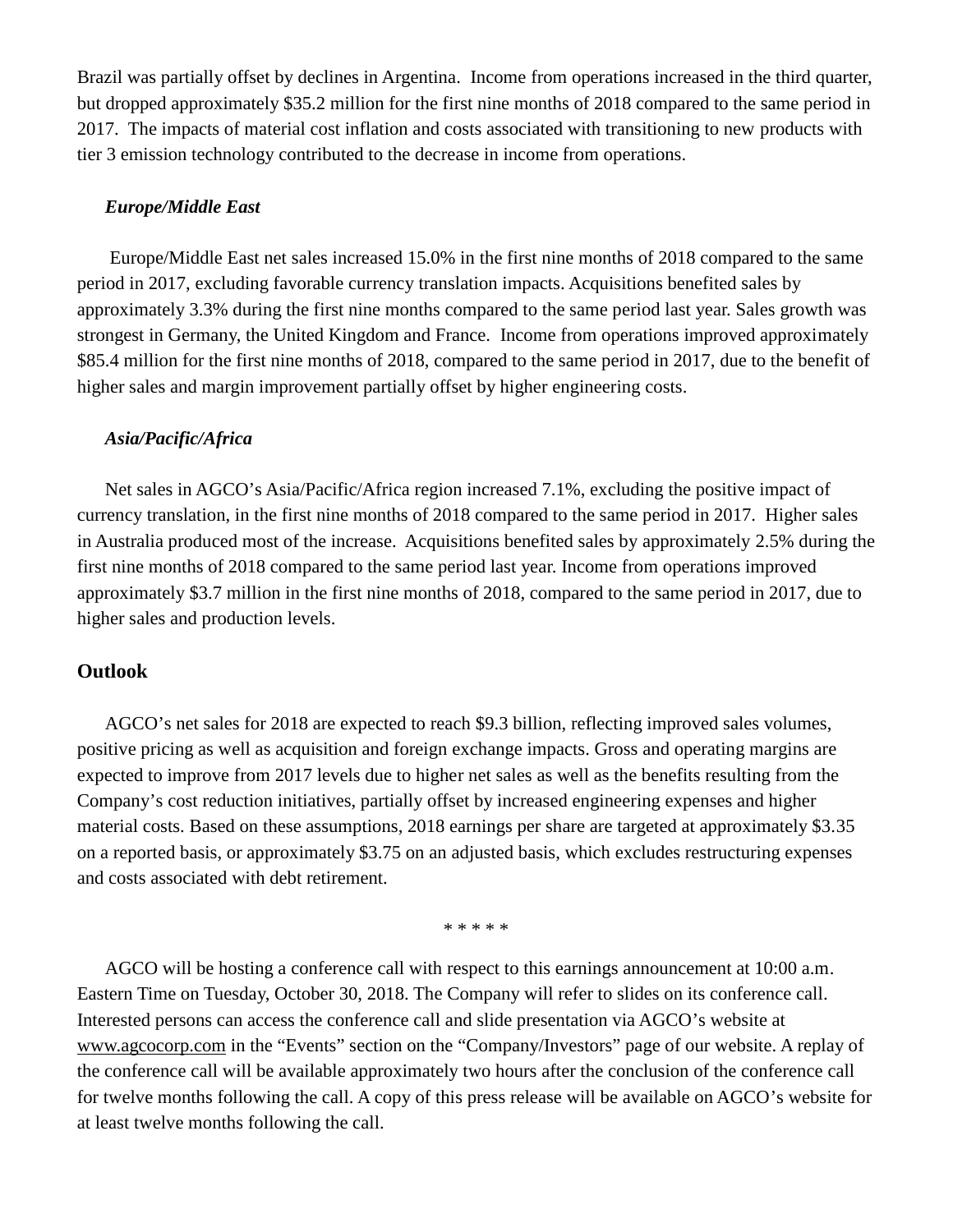### *Safe Harbor Statement*

Statements that are not historical facts, including the projections of earnings per share, sales, industry demand, market conditions, commodity prices, currency translation, farm income levels, margin levels, investments in product and technology development, new product introductions, restructuring and other cost reduction initiatives, production volumes, tax rates and general economic conditions, are forwardlooking and subject to risks that could cause actual results to differ materially from those suggested by the statements. The following are among the factors that could cause actual results to differ materially from the results discussed in or implied by the forward-looking statements.

- Our financial results depend entirely upon the agricultural industry, and factors that adversely affect the agricultural industry generally, including declines in the general economy, increases in farm input costs, lower commodity prices, lower farm income and changes in the availability of credit for our retail customers, will adversely affect us.
- A majority of our sales and manufacturing take place outside the United States, and, as a result, we are exposed to risks related to foreign laws, taxes, economic conditions, labor supply and relations, political conditions and governmental policies. These risks may delay or reduce our realization of value from our international operations.
- Most retail sales of the products that we manufacture are financed, either by our joint ventures with Rabobank or by a bank or other private lender. Our joint ventures with Rabobank, which are controlled by Rabobank and are dependent upon Rabobank for financing as well, finance 40% to 50% of the retail sales of our tractors and combines in the markets where the joint ventures operate. Any difficulty by Rabobank to continue to provide that financing, or any business decision by Rabobank as the controlling member not to fund the business or particular aspects of it (for example, a particular country or region), would require the joint ventures to find other sources of financing (which may be difficult to obtain), or us to find another source of retail financing for our customers, or our customers would be required to utilize other retail financing providers. As a result of the recent economic downturn, financing for capital equipment purchases generally has become more difficult in certain regions and in some cases, can be expensive to obtain. To the extent that financing is not available or available only at unattractive prices, our sales would be negatively impacted.
- Both AGCO and our finance joint ventures have substantial account receivables from dealers and end customers, and we would be adversely impacted if the collectability of these receivables was not consistent with historical experience; this collectability is dependent upon the financial strength of the farm industry, which in turn is dependent upon the general economy and commodity prices, as well as several of the other factors listed in this section.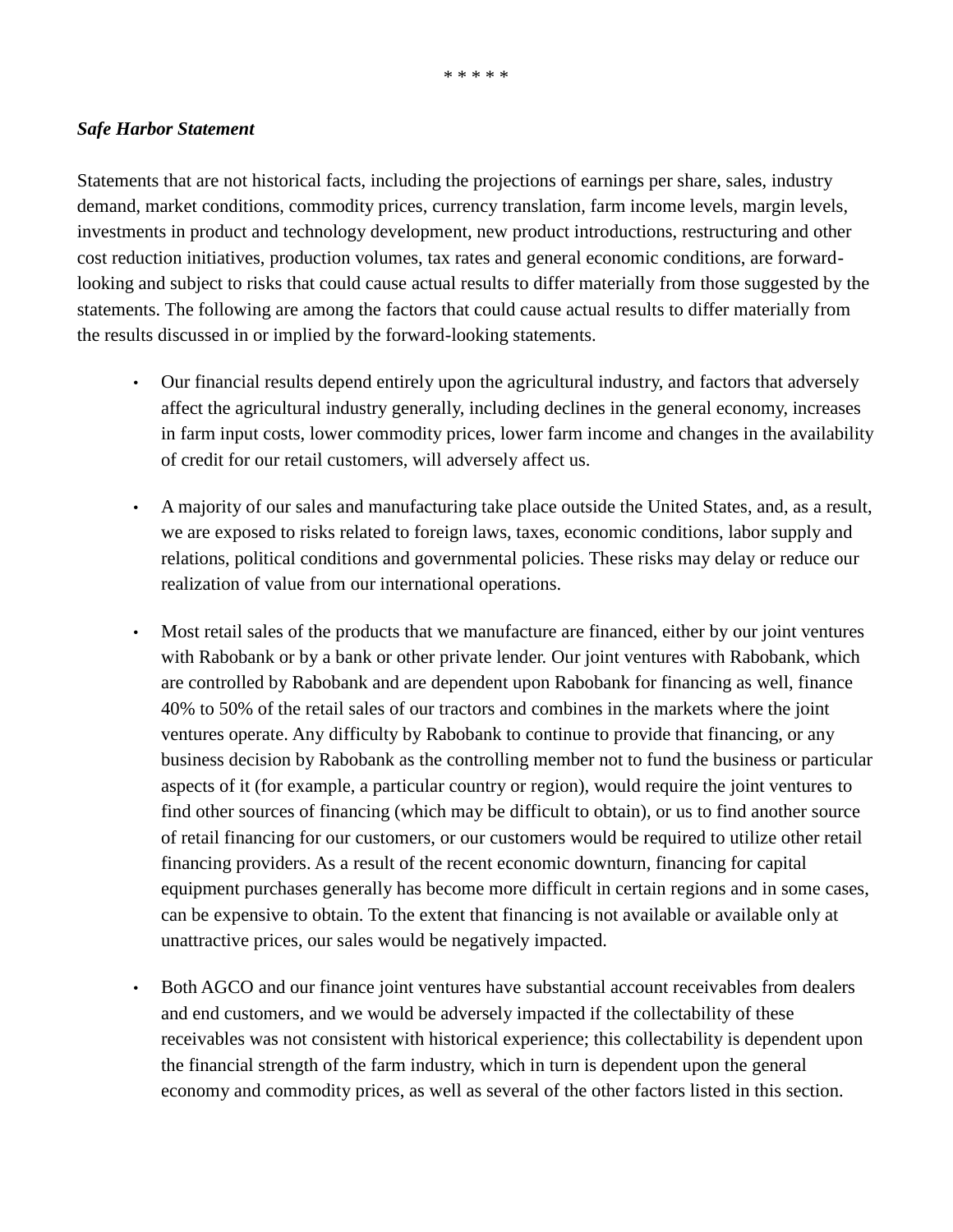- We have experienced substantial and sustained volatility with respect to currency exchange rate and interest rate changes, which can adversely affect our reported results of operations and the competitiveness of our products.
- Our success depends on the introduction of new products, particularly engines that comply with emission requirements, which requires substantial expenditures.
- Our production levels and capacity constraints at our facilities, including those resulting from plant expansions and systems upgrades at our manufacturing facilities, could adversely affect our results.
- Our expansion plans in emerging markets, including establishing a greater manufacturing and marketing presence and growing our use of component suppliers, could entail significant risks.
- Our business increasingly is subject to regulations relating to privacy and data protection, and if we violate any of those regulations or otherwise are the victim of a cyber attack, we could incur significant losses and liability.
- We depend on suppliers for components, parts and raw materials for our products, and any failure by our suppliers to provide products as needed, or by us to promptly address supplier issues, will adversely impact our ability to timely and efficiently manufacture and sell products. We also are subject to raw material price fluctuations, which can adversely affect our manufacturing costs.
- We face significant competition, and if we are unable to compete successfully against other agricultural equipment manufacturers, we would lose customers and our net sales and profitability would decline.
- We have a substantial amount of indebtedness, and, as a result, we are subject to certain restrictive covenants and payment obligations that may adversely affect our ability to operate and expand our business.

Further information concerning these and other factors is included in AGCO's filings with the Securities and Exchange Commission, including its Form 10-K for the year ended December 31, 2017. AGCO disclaims any obligation to update any forward-looking statements except as required by law.

\* \* \* \* \*

### *About AGCO*

AGCO (NYSE: AGCO) is a global leader in the design, manufacture and distribution of agriculture equipment and solutions that supports more productive farming through its full line of equipment and related services. AGCO products are sold through five core brands, Challenger®, Fendt®, GSI®, Massey Ferguson® and Valtra®, supported by Fuse® precision technologies and farm optimization services. Founded in 1990, AGCO is headquartered in Duluth, GA, USA. In 2017, AGCO had net sales of \$8.3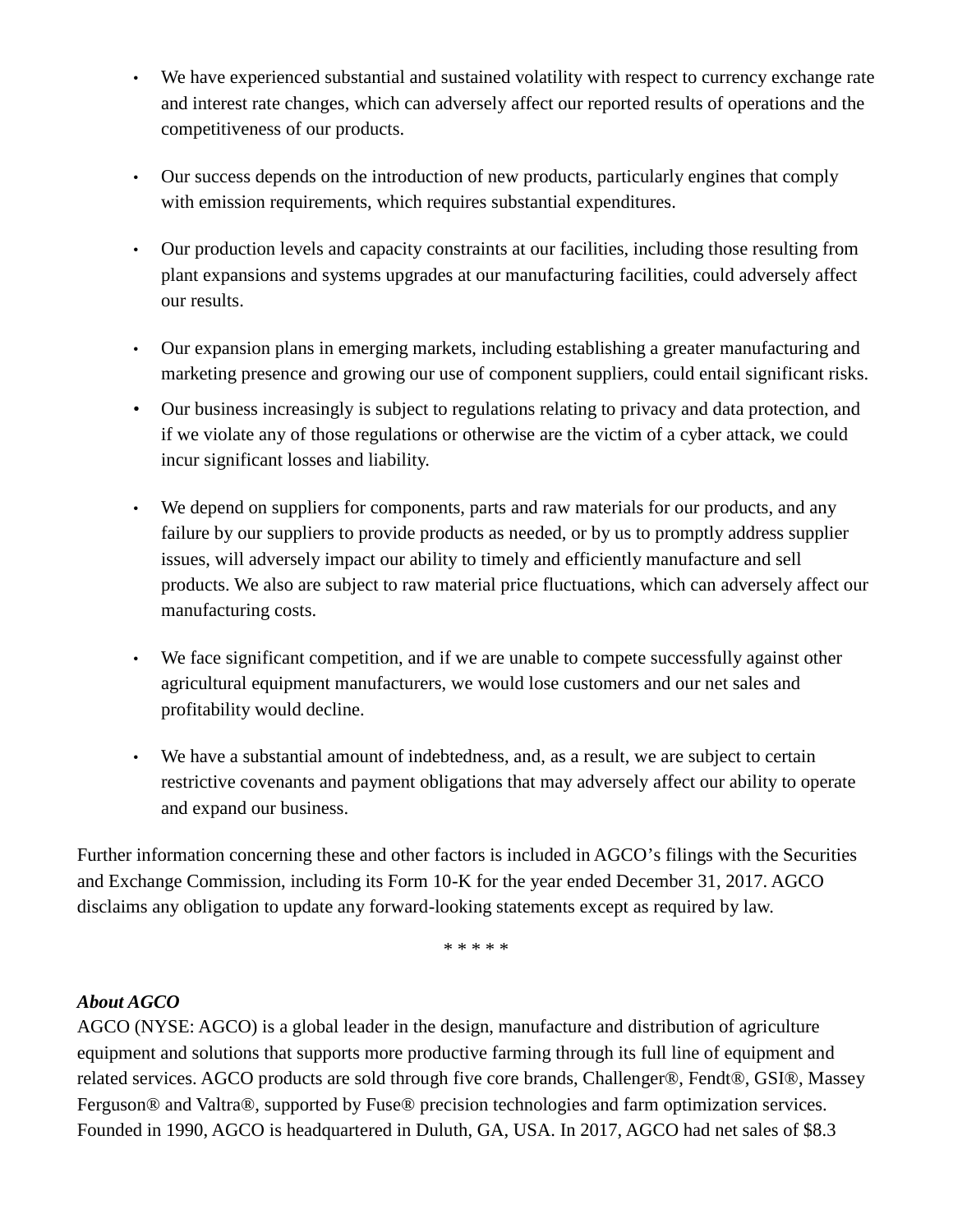billion. For more information, visit http://www.AGCOcorp.com. For company news, information and events, please follow us on Twitter: @AGCOCorp. For financial news on Twitter, please follow the hashtag #AGCOIR.

# # # # #

Please visit our website at www.agcocorp.com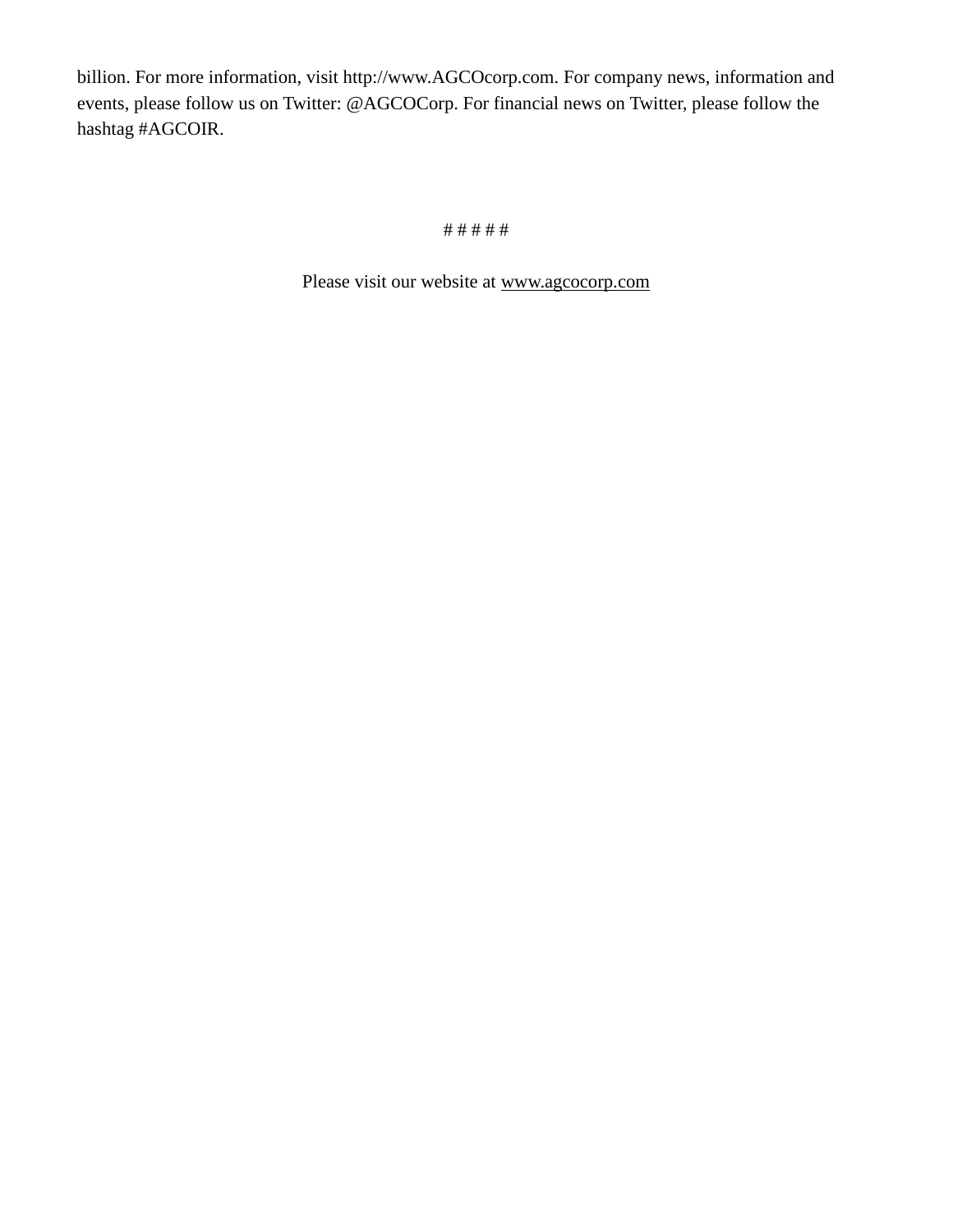# AGCO CORPORATION AND SUBSIDIARIES CONDENSED CONSOLIDATED BALANCE SHEETS

# (unaudited and in millions)

|                                                              | September 30,<br>2018 | December 31,<br>2017 |           |  |
|--------------------------------------------------------------|-----------------------|----------------------|-----------|--|
| <b>ASSETS</b>                                                |                       |                      |           |  |
| <b>Current Assets:</b>                                       |                       |                      |           |  |
| Cash and cash equivalents                                    | \$<br>292.7           | $\$\,$               | 367.7     |  |
| Accounts and notes receivable, net                           | 992.7                 |                      | 1,019.4   |  |
| Inventories, net                                             | 2,101.8               |                      | 1,872.9   |  |
| Other current assets                                         | 401.8                 |                      | 367.7     |  |
| Total current assets                                         | 3,789.0               |                      | 3,627.7   |  |
| Property, plant and equipment, net                           | 1,367.8               |                      | 1,485.3   |  |
| Investment in affiliates                                     | 419.2                 |                      | 409.0     |  |
| Deferred tax assets                                          | 108.7                 |                      | 112.2     |  |
| Other assets                                                 | 147.2                 |                      | 147.1     |  |
| Intangible assets, net                                       | 590.8                 |                      | 649.0     |  |
| Goodwill                                                     | 1,494.4               |                      | 1,541.4   |  |
| <b>Total assets</b>                                          | \$<br>7,917.1         | \$                   | 7,971.7   |  |
|                                                              |                       |                      |           |  |
| <b>LIABILITIES AND STOCKHOLDERS' EQUITY</b>                  |                       |                      |           |  |
| <b>Current Liabilities:</b>                                  |                       |                      |           |  |
| Current portion of long-term debt                            | \$<br>5.5             | \$                   | 24.8      |  |
| Short-term borrowings                                        | 181.3                 |                      | 90.8      |  |
| Accounts payable                                             | 855.3                 |                      | 917.5     |  |
| Accrued expenses                                             | 1,425.5               |                      | 1,407.9   |  |
| Other current liabilities                                    | 191.5                 |                      | 209.6     |  |
| Total current liabilities                                    | 2,659.1               |                      | 2,650.6   |  |
| Long-term debt, less current portion and debt issuance costs | 1,699.3               |                      | 1,618.1   |  |
| Pensions and postretirement health care benefits             | 223.7                 |                      | 247.3     |  |
| Deferred tax liabilities                                     | 121.0                 |                      | 130.5     |  |
| Other noncurrent liabilities                                 | 245.1                 |                      | 229.9     |  |
| <b>Total liabilities</b>                                     | 4,948.2               |                      | 4,876.4   |  |
|                                                              |                       |                      |           |  |
| Stockholders' Equity:                                        |                       |                      |           |  |
| AGCO Corporation stockholders' equity:                       |                       |                      |           |  |
| Common stock                                                 | 0.8                   |                      | 0.8       |  |
| Additional paid-in capital                                   | 81.8                  |                      | 136.6     |  |
| Retained earnings                                            | 4,405.4               |                      | 4,253.8   |  |
| Accumulated other comprehensive loss                         | (1,581.9)             |                      | (1,361.6) |  |
| Total AGCO Corporation stockholders' equity                  | 2,906.1               |                      | 3,029.6   |  |
| Noncontrolling interests                                     | 62.8                  |                      | 65.7      |  |
| Total stockholders' equity                                   | 2,968.9               |                      | 3,095.3   |  |
| Total liabilities and stockholders' equity                   | \$<br>7,917.1         | \$                   | 7,971.7   |  |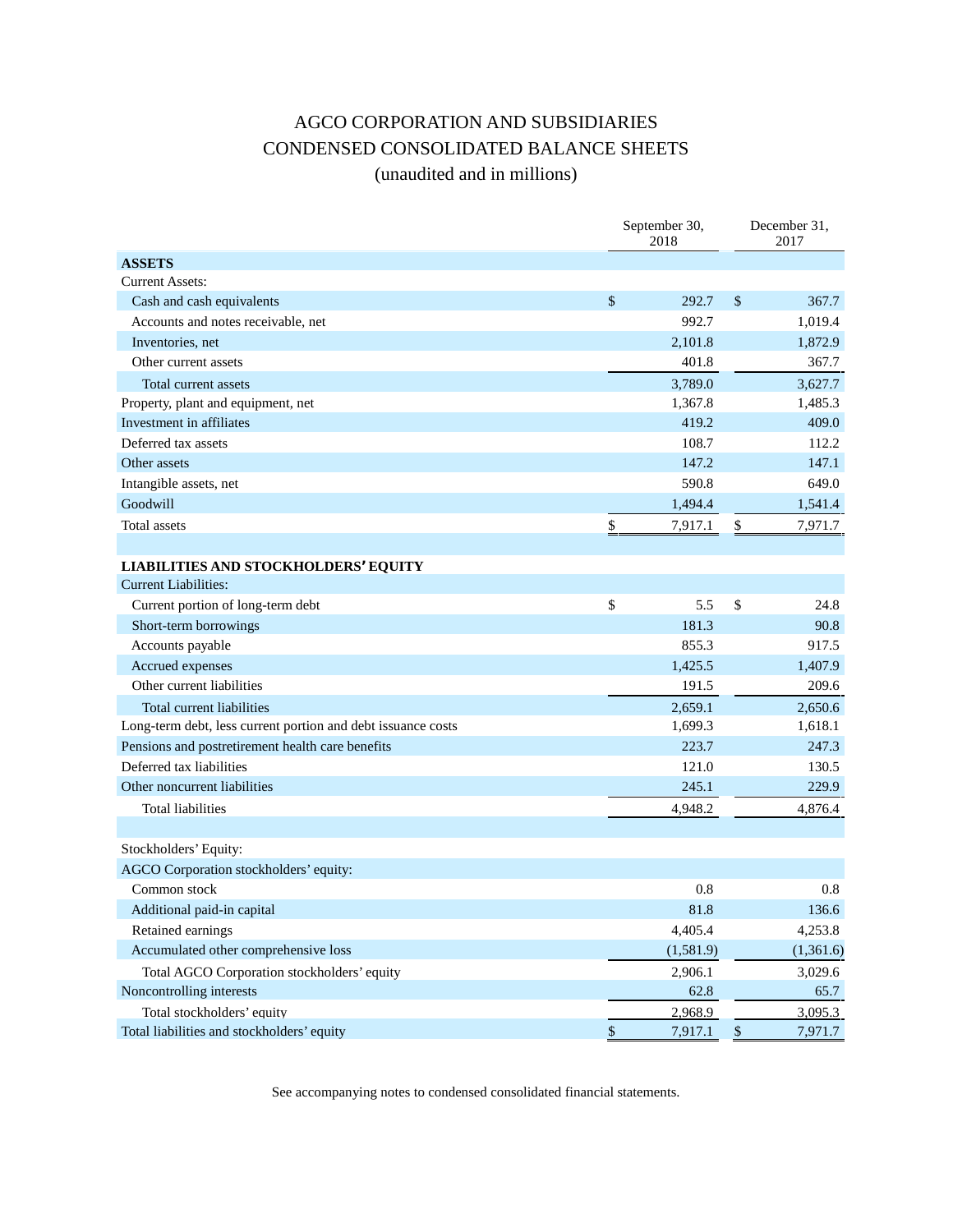# AGCO CORPORATION AND SUBSIDIARIES CONDENSED CONSOLIDATED STATEMENTS OF OPERATIONS

# (unaudited and in millions, except per share data)

|                                                                                | Three Months Ended September 30, |         |               |         |  |  |
|--------------------------------------------------------------------------------|----------------------------------|---------|---------------|---------|--|--|
|                                                                                |                                  | 2018    |               | 2017    |  |  |
| Net sales                                                                      | $\mathbb{S}$                     | 2,214.7 | $\mathsf{\$}$ | 1,986.3 |  |  |
| Cost of goods sold                                                             |                                  | 1,741.0 |               | 1,557.7 |  |  |
| Gross profit                                                                   |                                  | 473.7   |               | 428.6   |  |  |
| Selling, general and administrative expenses                                   |                                  | 260.5   |               | 233.2   |  |  |
| Engineering expenses                                                           |                                  | 83.3    |               | 80.1    |  |  |
| Restructuring expenses                                                         |                                  | 1.5     |               | 3.0     |  |  |
| Amortization of intangibles                                                    |                                  | 15.3    |               | 14.3    |  |  |
| Bad debt expense                                                               |                                  | 1.8     |               | 0.9     |  |  |
| Income from operations                                                         |                                  | 111.3   |               | 97.1    |  |  |
| Interest expense, net                                                          |                                  | 7.0     |               | 11.6    |  |  |
| Other expense, net                                                             |                                  | 19.1    |               | 18.5    |  |  |
| Income before income taxes and equity in net earnings of affiliates            |                                  | 85.2    |               | 67.0    |  |  |
| Income tax provision                                                           |                                  | 23.9    |               | 16.9    |  |  |
| Income before equity in net earnings of affiliates                             |                                  | 61.3    |               | 50.1    |  |  |
| Equity in net earnings of affiliates                                           |                                  | 9.4     |               | 10.7    |  |  |
| Net income                                                                     |                                  | 70.7    |               | 60.8    |  |  |
| Net loss (income) attributable to noncontrolling interests                     |                                  | 0.4     |               | (0.1)   |  |  |
| Net income attributable to AGCO Corporation and subsidiaries                   | \$                               | 71.1    | \$            | 60.7    |  |  |
| Net income per common share attributable to AGCO Corporation and subsidiaries: |                                  |         |               |         |  |  |
| <b>Basic</b>                                                                   | \$                               | 0.90    | \$            | 0.76    |  |  |
| <b>Diluted</b>                                                                 | $\mathbb{S}$                     | 0.89    | \$            | 0.76    |  |  |
| Cash dividends declared and paid per common share                              | \$                               | 0.15    | \$            | 0.14    |  |  |
| Weighted average number of common and common equivalent shares outstanding:    |                                  |         |               |         |  |  |
| <b>Basic</b>                                                                   |                                  | 78.7    |               | 79.5    |  |  |
| Diluted                                                                        |                                  | 79.7    |               | 80.2    |  |  |
|                                                                                |                                  |         |               |         |  |  |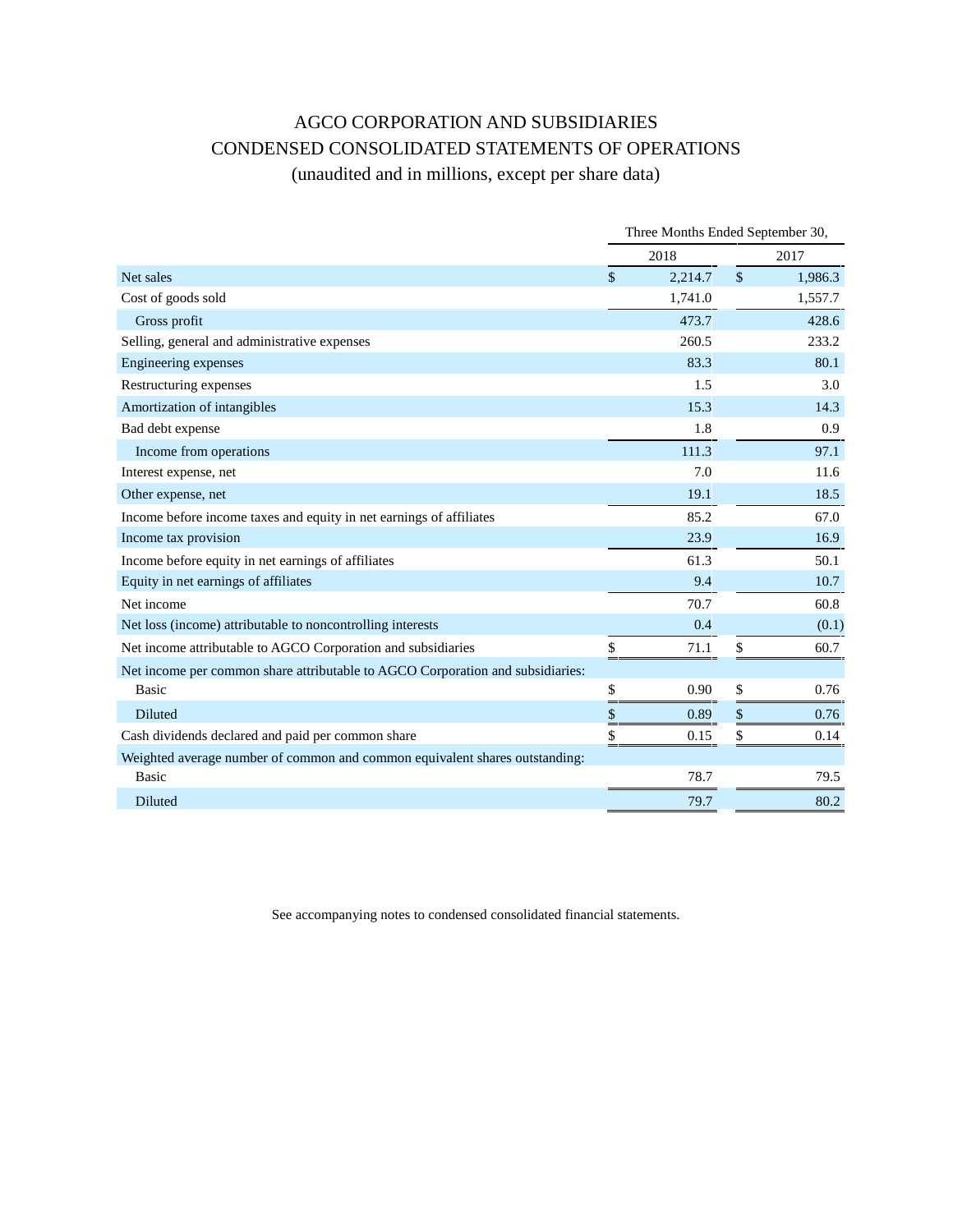# AGCO CORPORATION AND SUBSIDIARIES CONDENSED CONSOLIDATED STATEMENTS OF OPERATIONS

# (unaudited and in millions, except per share data)

|                                                                                | Nine Months Ended September 30, |         |    |         |  |  |
|--------------------------------------------------------------------------------|---------------------------------|---------|----|---------|--|--|
|                                                                                |                                 | 2018    |    | 2017    |  |  |
| Net sales                                                                      | \$                              | 6,759.8 | \$ | 5,779.1 |  |  |
| Cost of goods sold                                                             |                                 | 5,301.8 |    | 4,544.8 |  |  |
| Gross profit                                                                   |                                 | 1.458.0 |    | 1,234.3 |  |  |
| Selling, general and administrative expenses                                   |                                 | 796.9   |    | 690.5   |  |  |
| Engineering expenses                                                           |                                 | 267.2   |    | 230.0   |  |  |
| Restructuring expenses                                                         |                                 | 10.1    |    | 8.5     |  |  |
| Amortization of intangibles                                                    |                                 | 49.2    |    | 41.5    |  |  |
| Bad debt expense                                                               |                                 | 4.7     |    | 2.7     |  |  |
| Income from operations                                                         |                                 | 329.9   |    | 261.1   |  |  |
| Interest expense, net                                                          |                                 | 38.5    |    | 33.6    |  |  |
| Other expense, net                                                             |                                 | 57.8    |    | 49.2    |  |  |
| Income before income taxes and equity in net earnings of affiliates            |                                 | 233.6   |    | 178.3   |  |  |
| Income tax provision                                                           |                                 | 73.8    |    | 64.9    |  |  |
| Income before equity in net earnings of affiliates                             |                                 | 159.8   |    | 113.4   |  |  |
| Equity in net earnings of affiliates                                           |                                 | 26.3    |    | 30.8    |  |  |
| Net income                                                                     |                                 | 186.1   |    | 144.2   |  |  |
| Net loss (income) attributable to noncontrolling interests                     |                                 | 0.7     |    | (2.1)   |  |  |
| Net income attributable to AGCO Corporation and subsidiaries                   | \$                              | 186.8   | \$ | 142.1   |  |  |
| Net income per common share attributable to AGCO Corporation and subsidiaries: |                                 |         |    |         |  |  |
| <b>Basic</b>                                                                   | \$                              | 2.36    | \$ | 1.79    |  |  |
| <b>Diluted</b>                                                                 | $\$\,$                          | 2.33    | \$ | 1.77    |  |  |
| Cash dividends declared and paid per common share                              | \$                              | 0.45    | \$ | 0.42    |  |  |
| Weighted average number of common and common equivalent shares outstanding:    |                                 |         |    |         |  |  |
| <b>Basic</b>                                                                   |                                 | 79.2    |    | 79.5    |  |  |
| Diluted                                                                        |                                 | 80.1    |    | 80.1    |  |  |
|                                                                                |                                 |         |    |         |  |  |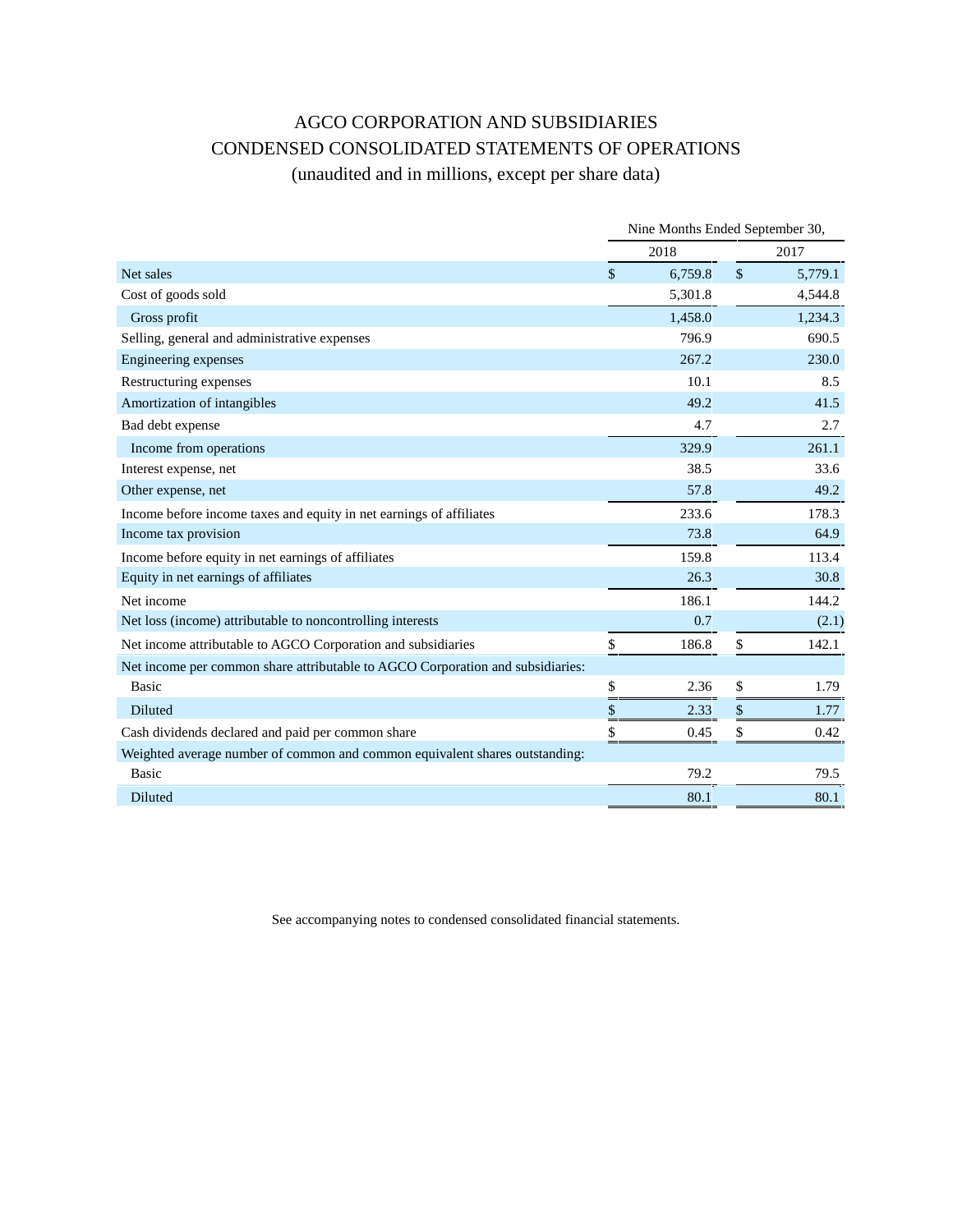# AGCO CORPORATION AND SUBSIDIARIES CONDENSED CONSOLIDATED STATEMENTS OF CASH FLOWS

## (unaudited and in millions)

|                                                                                             | Nine Months Ended September 30, |    |         |  |  |
|---------------------------------------------------------------------------------------------|---------------------------------|----|---------|--|--|
|                                                                                             | 2018                            |    | 2017    |  |  |
| Cash flows from operating activities:                                                       |                                 |    |         |  |  |
| Net income                                                                                  | \$<br>186.1                     | \$ | 144.2   |  |  |
| Adjustments to reconcile net income to net cash used in operating activities:               |                                 |    |         |  |  |
| Depreciation                                                                                | 170.1                           |    | 165.2   |  |  |
| Amortization of intangibles                                                                 | 49.2                            |    | 41.5    |  |  |
| Stock compensation expense                                                                  | 33.0                            |    | 31.3    |  |  |
| Equity in net earnings of affiliates, net of cash received                                  | (21.8)                          |    | (15.4)  |  |  |
| Deferred income tax (benefit) provision                                                     | (17.7)                          |    | 0.7     |  |  |
| Other                                                                                       | (1.4)                           |    | 2.3     |  |  |
| Changes in operating assets and liabilities, net of effects from purchase of<br>businesses: |                                 |    |         |  |  |
| Accounts and notes receivable, net                                                          | (59.8)                          |    | (81.2)  |  |  |
| Inventories, net                                                                            | (398.0)                         |    | (424.9) |  |  |
| Other current and noncurrent assets                                                         | (67.3)                          |    | (92.4)  |  |  |
| Accounts payable                                                                            | (18.4)                          |    | 100.0   |  |  |
| Accrued expenses                                                                            | 55.9                            |    | 67.9    |  |  |
| Other current and noncurrent liabilities                                                    | 71.2                            |    | 31.6    |  |  |
| Total adjustments                                                                           | (205.0)                         |    | (173.4) |  |  |
| Net cash used in operating activities                                                       | (18.9)                          |    | (29.2)  |  |  |
| Cash flows from investing activities:                                                       |                                 |    |         |  |  |
| Purchases of property, plant and equipment                                                  | (138.5)                         |    | (139.4) |  |  |
| Proceeds from sale of property, plant and equipment                                         | 2.6                             |    | 3.3     |  |  |
| Investment in unconsolidated affiliates                                                     | (5.8)                           |    | (0.8)   |  |  |
| Purchase of businesses, net of cash acquired                                                |                                 |    | (188.4) |  |  |
| Other                                                                                       | 0.4                             |    |         |  |  |
| Net cash used in investing activities                                                       | (141.3)                         |    | (325.3) |  |  |
| Cash flows from financing activities:                                                       |                                 |    |         |  |  |
| Proceeds from indebtedness, net                                                             | 231.3                           |    | 250.4   |  |  |
| Purchases and retirement of common stock                                                    | (84.3)                          |    |         |  |  |
| Payment of dividends to stockholders                                                        | (35.6)                          |    | (33.4)  |  |  |
| Payment of minimum tax withholdings on stock compensation                                   | (3.7)                           |    | (6.7)   |  |  |
| Payment of debt issuance costs                                                              | (1.6)                           |    |         |  |  |
| Investment by or distribution to noncontrolling interests, net                              | 0.8                             |    | 0.5     |  |  |
| Net cash provided by financing activities                                                   | 106.9                           |    | 210.8   |  |  |
| Effects of exchange rate changes on cash and cash equivalents                               | (21.7)                          |    | 26.7    |  |  |
| Decrease in cash and cash equivalents                                                       | (75.0)                          |    | (117.0) |  |  |
| Cash and cash equivalents, beginning of period                                              | 367.7                           |    | 429.7   |  |  |
| Cash and cash equivalents, end of period                                                    | \$<br>292.7                     | \$ | 312.7   |  |  |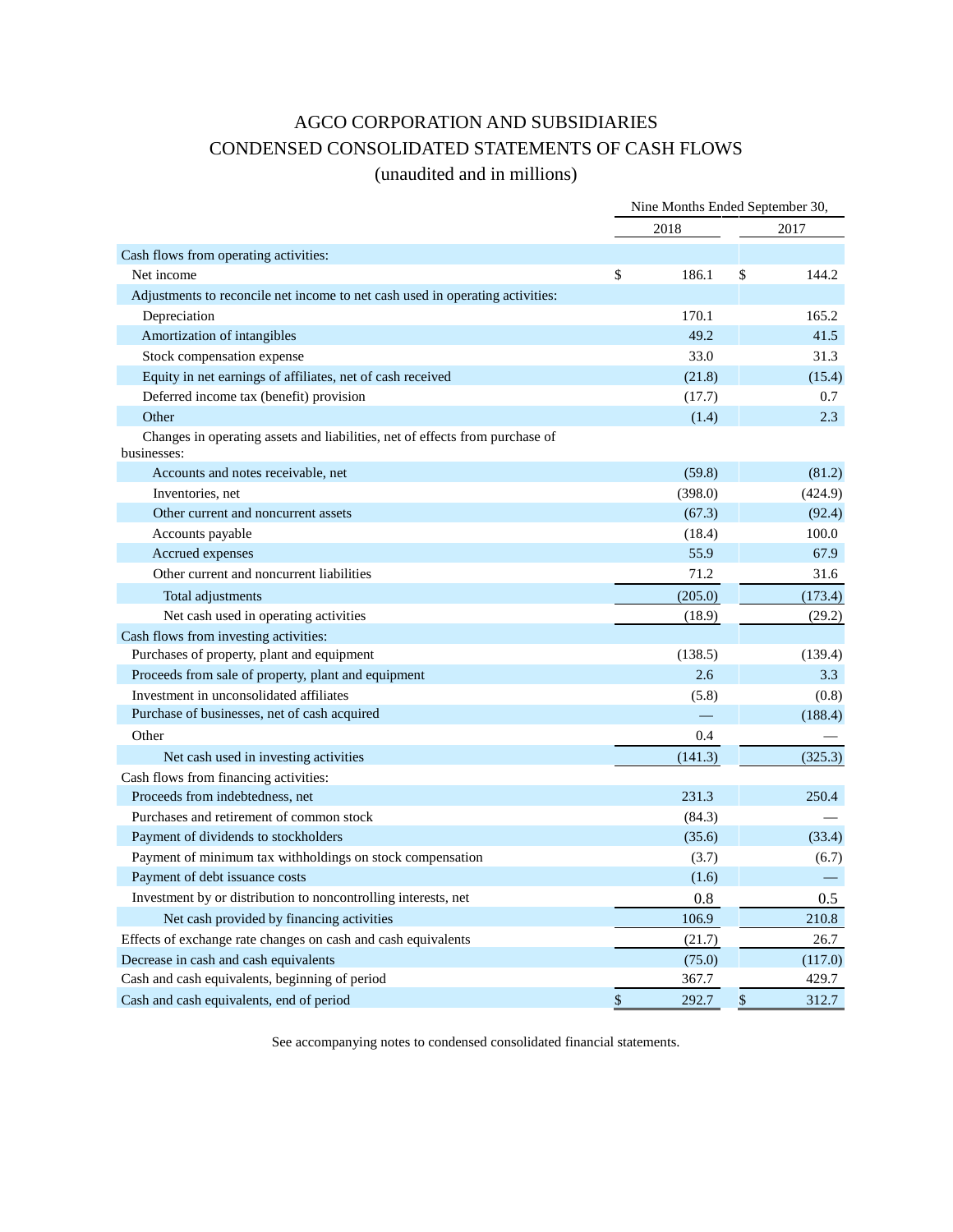# AGCO CORPORATION AND SUBSIDIARIES NOTES TO CONDENSED CONSOLIDATED FINANCIAL STATEMENTS (unaudited, in millions, except share amounts, per share data and employees)

### **1. STOCK COMPENSATION EXPENSE**

The Company recorded stock compensation expense as follows:

|                                              |  | Three Months Ended<br>September 30, |  | Nine Months Ended<br>September 30, |  |      |  |      |
|----------------------------------------------|--|-------------------------------------|--|------------------------------------|--|------|--|------|
|                                              |  | 2018                                |  | 2017                               |  | 2018 |  | 2017 |
| Cost of goods sold                           |  | 0.8                                 |  | 0.8                                |  | 2.7  |  | 2.4  |
| Selling, general and administrative expenses |  | 9.7                                 |  | 7.9                                |  | 30.6 |  | 29.1 |
| Total stock compensation expense             |  | 10.5                                |  | 8.7                                |  | 33.3 |  | 31.5 |

### **2. RESTRUCTURING EXPENSES**

From 2014 through 2018, the Company announced and initiated several actions to rationalize employee headcount at various manufacturing facilities and administrative offices located in Europe, South America, China and the United States in order to reduce costs in response to softening global market demand and lower production volumes. The aggregate headcount reduction was approximately 3,370 employees between 2014 and 2017. The Company had approximately \$10.9 million of severance and related costs accrued as of December 31, 2017. During the three and nine months ended September 30, 2018, the Company recorded an additional \$1.5 million and \$10.1 million, respectively, of severance and related costs associated with further rationalizations associated with the termination of approximately 460 employees, and paid approximately \$10.4 million of severance and associated costs. The \$10.1 million of costs incurred during the nine months ended September 30, 2018 included a \$0.3 million write-down of property, plant and equipment. The remaining \$9.2 million of accrued severance and other related costs as of September 30, 2018, inclusive of approximately \$1.1 million of negative foreign currency translation impacts, are expected to be paid primarily during 2018.

### **3. INDEBTEDNESS**

Long-term debt at September 30, 2018 and December 31, 2017 consisted of the following:

|                                               |    | September 30, 2018 | December 31, 2017 |         |  |
|-----------------------------------------------|----|--------------------|-------------------|---------|--|
| 1.056% Senior term loan due 2020              | \$ | 231.6              | \$                | 239.8   |  |
| Credit facility, expires 2020                 |    | 390.3              |                   | 471.2   |  |
| Senior term loan due 2021                     |    | 115.8              |                   | 119.9   |  |
| 5 % Senior notes due 2021                     |    | 115.8              |                   | 305.3   |  |
| Senior term loans due between 2019 and 2028   |    | 825.7              |                   | 449.7   |  |
| Other long-term debt                          |    | 29.4               |                   | 61.0    |  |
| Debt issuance costs                           |    | (3.8)              |                   | (4.0)   |  |
|                                               |    | 1,704.8            |                   | 1,642.9 |  |
| Less: Current portion of other long-term debt |    | (5.5)              |                   | (24.8)  |  |
| Total long-debt, less current portion         | J. | 1.699.3            | \$                | 1.618.1 |  |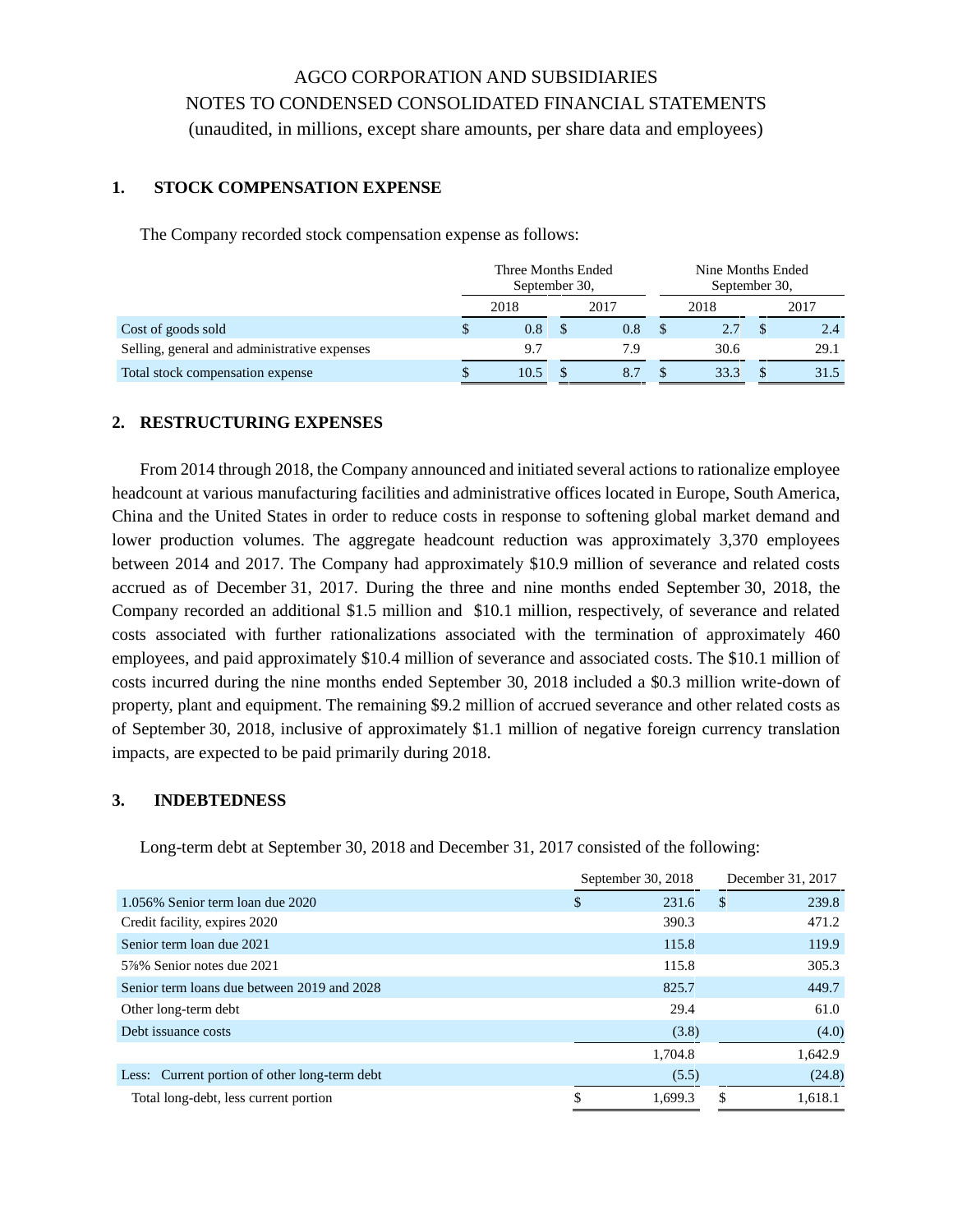As of September 30, 2018 and December 31, 2017, the Company had short-term borrowings due within one year of approximately \$181.3 million and \$90.8 million, respectively.

### **4. INVENTORIES**

Inventories at September 30, 2018 and December 31, 2017 were as follows:

|                              | September 30, 2018 | December 31, 2017 |         |  |
|------------------------------|--------------------|-------------------|---------|--|
| Finished goods               | \$<br>773.4        |                   | 684.1   |  |
| Repair and replacement parts | 601.2              |                   | 605.9   |  |
| Work in process              | 250.9              |                   | 178.7   |  |
| Raw materials                | 476.3              |                   | 404.2   |  |
| Inventories, net             | \$<br>2,101.8      |                   | 1,872.9 |  |

### **5. ACCOUNTS RECEIVABLE SALES AGREEMENTS**

The Company has accounts receivable sales agreements that permit the sale, on an ongoing basis, of a majority of its wholesale receivables in North America, Europe and Brazil to its U.S., Canadian, European and Brazilian finance joint ventures. As of both September 30, 2018 and December 31, 2017, the cash received from receivables sold under the U.S., Canadian, European and Brazilian accounts receivable sales agreements was approximately \$1.3 billion.

Losses on sales of receivables associated with the accounts receivable financing facilities discussed above, reflected within "Other expense, net" in the Company's Condensed Consolidated Statements of Operations, were approximately \$6.7 million and \$24.2 million, respectively, during the three and nine months ended September 30, 2018. Losses on sales of receivables associated with the accounts receivable financing facilities discussed above, reflected within "Other expense, net" in the Company's Condensed Consolidated Statements of Operations, were approximately \$10.3 million and \$27.5 million, respectively, during the three and nine months ended September 30, 2017.

The Company's finance joint ventures in Europe, Brazil and Australia also provide wholesale financing directly to the Company's dealers. As of September 30, 2018 and December 31, 2017, these finance joint ventures had approximately \$50.1 million and \$41.6 million, respectively, of outstanding accounts receivable associated with these arrangements. In addition, the Company sells certain trade receivables under factoring arrangements to other financial institutions around the world.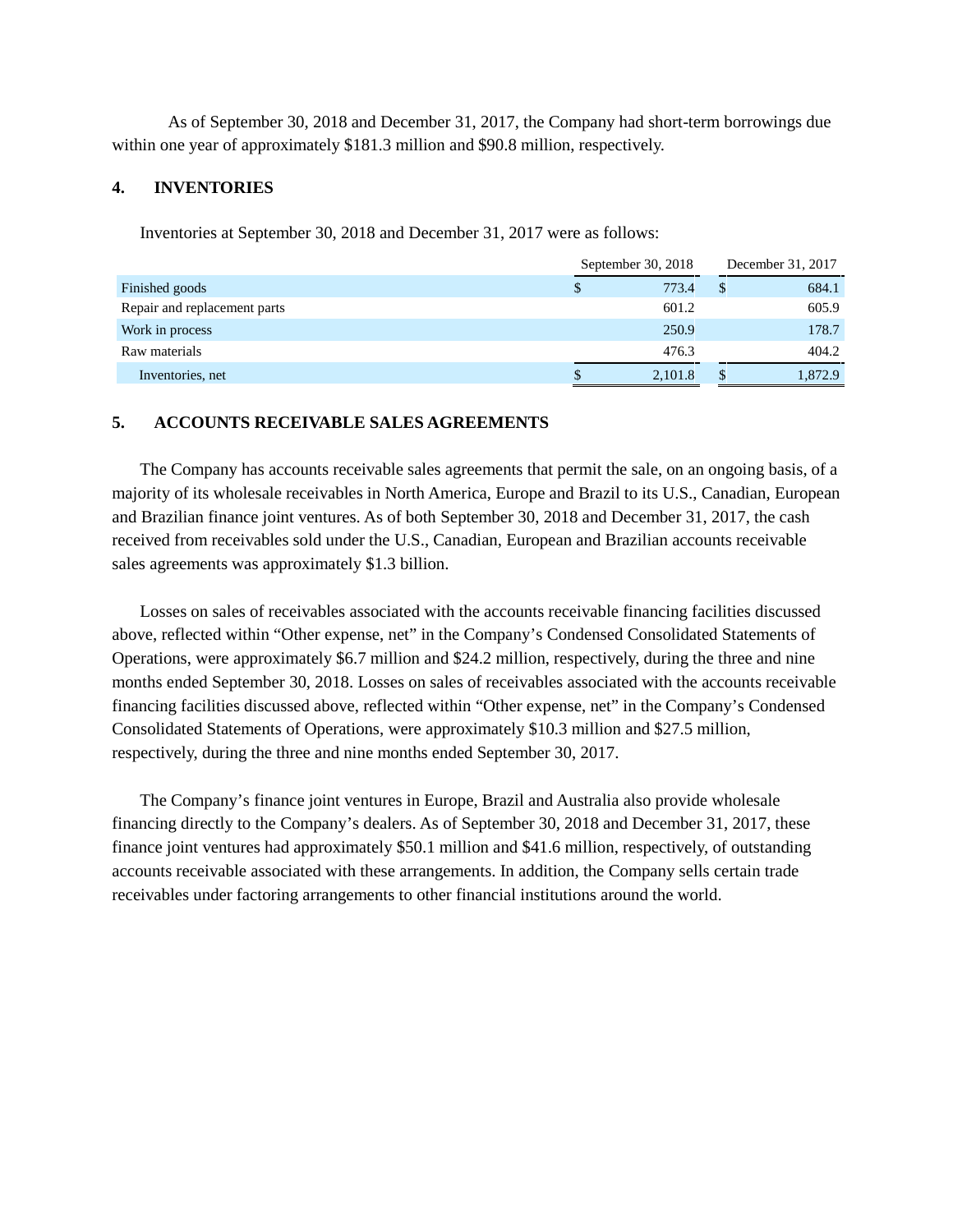### **6. NET INCOME PER SHARE**

A reconciliation of net income attributable to AGCO Corporation and subsidiaries and weighted average common shares outstanding for purposes of calculating basic and diluted net income per share for the three and nine months ended September 30, 2018 and 2017 is as follows:

|                                                                                                                                                | Three Months Ended<br>September 30, |      | Nine Months Ended<br>September 30, |          |       |      |       |
|------------------------------------------------------------------------------------------------------------------------------------------------|-------------------------------------|------|------------------------------------|----------|-------|------|-------|
|                                                                                                                                                | 2018                                | 2017 |                                    |          | 2018  | 2017 |       |
| Basic net income per share:                                                                                                                    |                                     |      |                                    |          |       |      |       |
| Net income attributable to AGCO Corporation and<br>subsidiaries                                                                                | \$<br>71.1                          | \$   | 60.7                               | \$.      | 186.8 | \$   | 142.1 |
| Weighted average number of common shares outstanding                                                                                           | 78.7                                |      | 79.5                               |          | 79.2  |      | 79.5  |
| Basic net income per share attributable to AGCO<br>Corporation and subsidiaries                                                                | \$<br>0.90                          | \$   | 0.76                               | \$.      | 2.36  | S    | 1.79  |
| Diluted net income per share:                                                                                                                  |                                     |      |                                    |          |       |      |       |
| Net income attributable to AGCO Corporation and<br>subsidiaries                                                                                | \$<br>71.1                          | \$.  | 60.7                               | <b>S</b> | 186.8 | -S   | 142.1 |
| Weighted average number of common shares outstanding                                                                                           | 78.7                                |      | 79.5                               |          | 79.2  |      | 79.5  |
| Dilutive stock-settled appreciation rights, performance<br>share awards and restricted stock units                                             | 1.0                                 |      | 0.7                                |          | 0.9   |      | 0.6   |
| Weighted average number of common shares and common<br>share equivalents outstanding for purposes of<br>computing diluted net income per share | 79.7                                |      | 80.2                               |          | 80.1  |      | 80.1  |
| Diluted net income per share attributable to AGCO<br>Corporation and subsidiaries                                                              | \$<br>0.89                          | \$   | 0.76                               | S        | 2.33  | S    | 1.77  |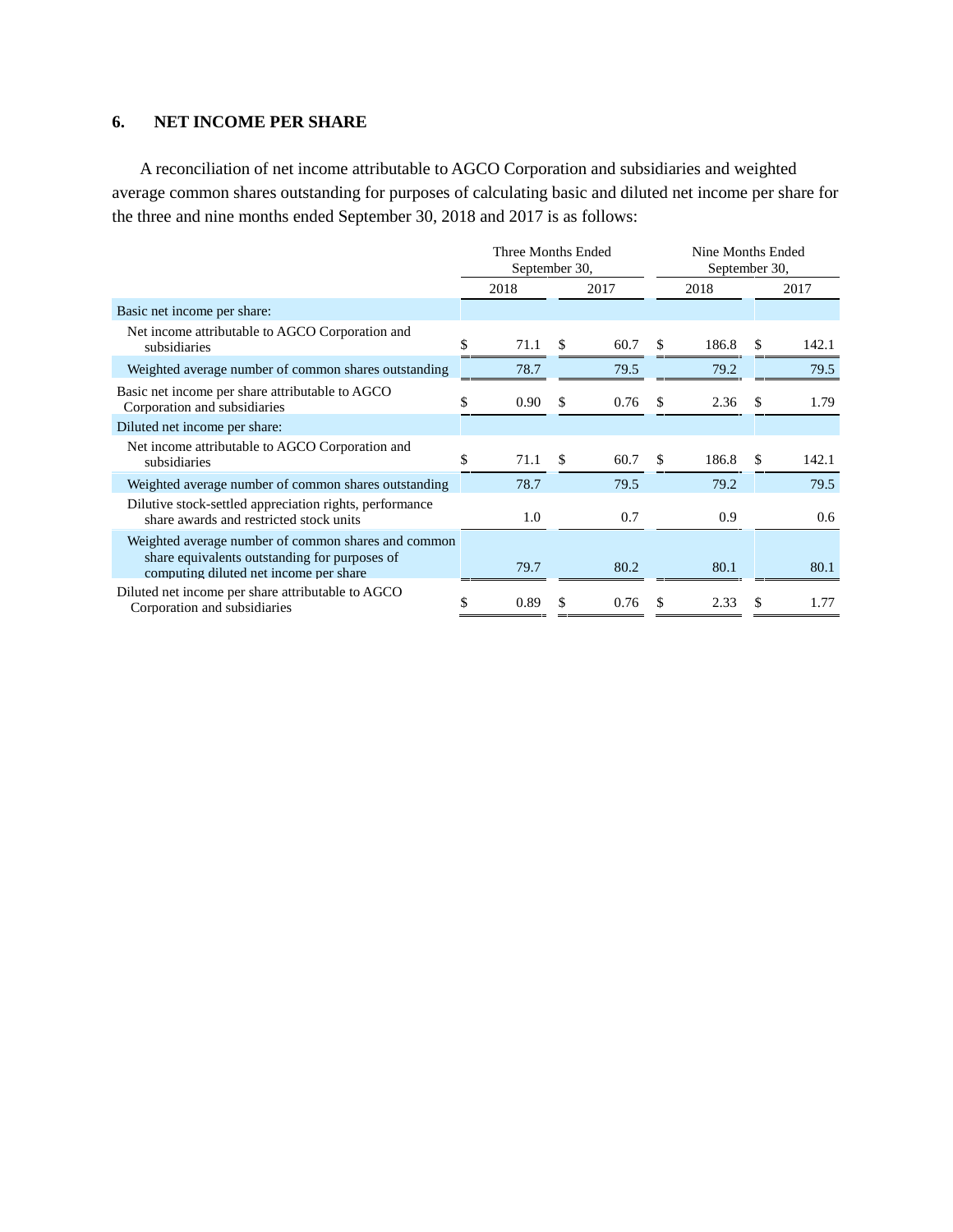### **7. SEGMENT REPORTING**

The Company's four reportable segments distribute a full range of agricultural equipment and related replacement parts. The Company evaluates segment performance primarily based on income from operations. Sales for each segment are based on the location of the third-party customer. The Company's selling, general and administrative expenses and engineering expenses are charged to each segment based on the region and division where the expenses are incurred. As a result, the components of income from operations for one segment may not be comparable to another segment. Segment results for the three and nine months ended September 30, 2018 and 2017 are as follows:

| Three Months Ended September 30, | North<br>South<br>America<br>America |       | Europe/<br>Middle East |       | Asia/<br>Pacific/Africa |         | Consolidated |       |    |         |
|----------------------------------|--------------------------------------|-------|------------------------|-------|-------------------------|---------|--------------|-------|----|---------|
| 2018                             |                                      |       |                        |       |                         |         |              |       |    |         |
| Net sales                        | \$                                   | 545.5 | S                      | 281.1 | S                       | 1.164.5 | S            | 223.6 | \$ | 2,214.7 |
| Income from operations           |                                      | 32.5  |                        | 12.6  |                         | 108.6   |              | 17.6  |    | 171.3   |
|                                  |                                      |       |                        |       |                         |         |              |       |    |         |
| 2017                             |                                      |       |                        |       |                         |         |              |       |    |         |
| Net sales                        | \$                                   | 483.5 | <sup>\$</sup>          | 273.5 | S                       | 1.017.7 | S            | 211.6 | S  | 1,986.3 |
| Income from operations           |                                      | 27.8  |                        | 9.3   |                         | 96.9    |              | 15.4  |    | 149.4   |

| Nine Months Ended September 30, | North<br>America |         | South<br>America |        | Europe/<br>Middle East |         | Asia/<br>Pacific/Africa |       | Consolidated |         |
|---------------------------------|------------------|---------|------------------|--------|------------------------|---------|-------------------------|-------|--------------|---------|
| 2018                            |                  |         |                  |        |                        |         |                         |       |              |         |
| Net sales                       | \$               | 1.648.9 | S                | 682.8  | S                      | 3.873.4 | S                       | 554.7 | \$           | 6,759.8 |
| Income (loss) from operations   |                  | 96.9    |                  | (20.7) |                        | 416.1   |                         | 26.9  |              | 519.2   |
|                                 |                  |         |                  |        |                        |         |                         |       |              |         |
| 2017                            |                  |         |                  |        |                        |         |                         |       |              |         |
| Net sales                       | \$               | 1.344.9 | S                | 747.6  | S                      | 3.179.7 | S                       | 506.9 | \$           | 5,779.1 |
| Income from operations          |                  | 54.4    |                  | 14.5   |                        | 330.7   |                         | 23.2  |              | 422.8   |

A reconciliation from the segment information to the consolidated balances for income from operations is set forth below:

|                                     | Three Months Ended September 30, |             | Nine Months Ended September 30, |        |      |        |  |  |  |
|-------------------------------------|----------------------------------|-------------|---------------------------------|--------|------|--------|--|--|--|
|                                     | 2018                             | 2017        |                                 | 2018   | 2017 |        |  |  |  |
| Segment income from operations      | 171.3                            | \$<br>149.4 | <sup>\$</sup>                   | 519.2  | \$.  | 422.8  |  |  |  |
| Corporate expenses                  | (33.5)                           | (27.1)      |                                 | (99.4) |      | (82.6) |  |  |  |
| Stock compensation expense          | (9.7)                            | (7.9)       |                                 | (30.6) |      | (29.1) |  |  |  |
| Restructuring expenses              | (1.5)                            | (3.0)       |                                 | (10.1) |      | (8.5)  |  |  |  |
| Amortization of intangibles         | (15.3)                           | (14.3)      |                                 | (49.2) |      | (41.5) |  |  |  |
| Consolidated income from operations | 111.3                            | 97.1        |                                 | 329.9  |      | 261.1  |  |  |  |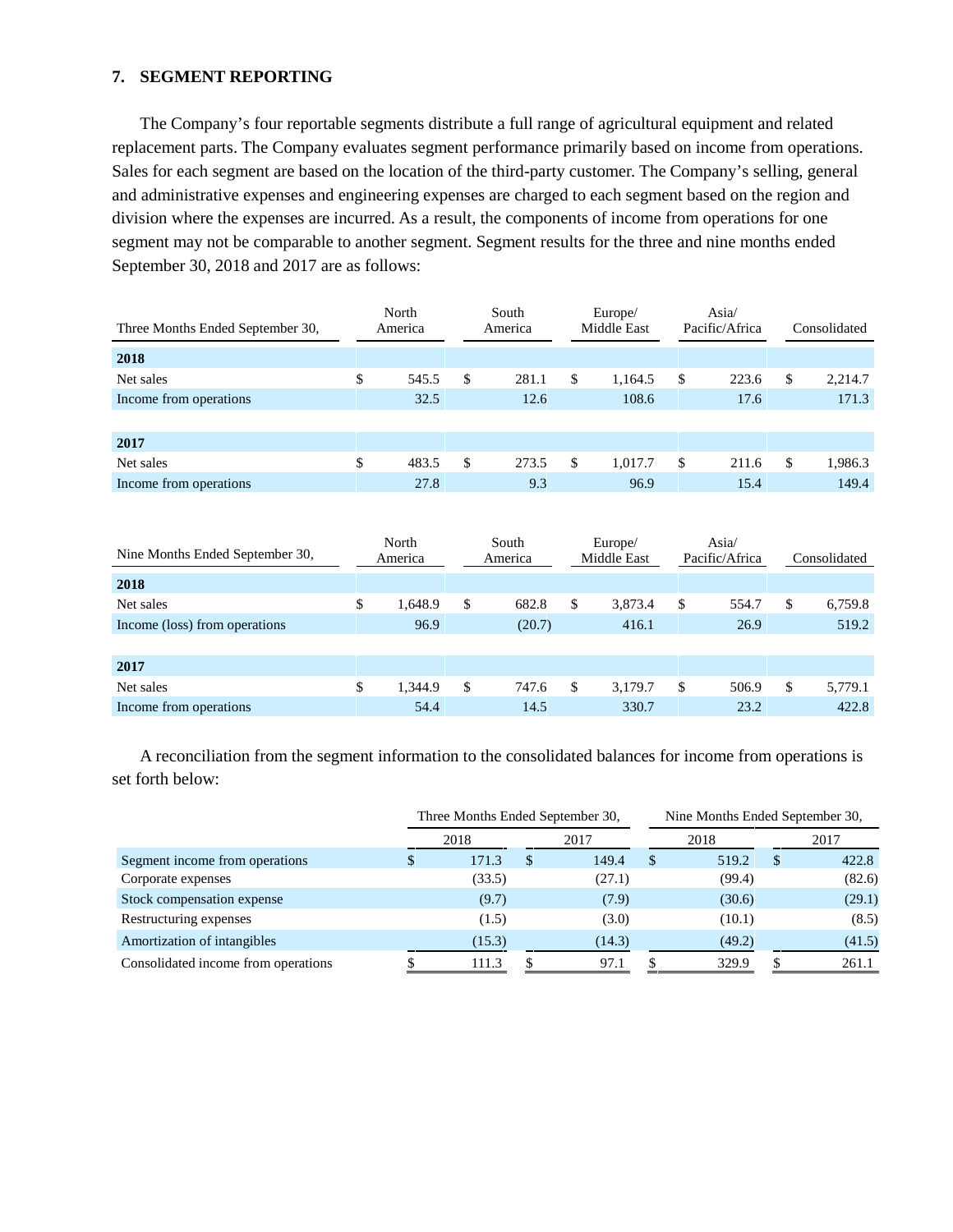#### **RECONCILIATION OF NON-GAAP MEASURES**

This earnings release discloses adjusted income from operations, adjusted net income and adjusted net income per share, each of which exclude amounts that are typically included in the most directly comparable measure calculated in accordance with U.S. generally accepted accounting principles ("GAAP"). A reconciliation of each of those measures to the most directly comparable GAAP measure is included below.

The following is a reconciliation of reported income from operations, net income and net income per share to adjusted income from operations, net income and net income per share for the three and nine months ended September 30, 2018 and 2017 (in millions, except per share data):

|                                 |                                  |      |                  |   | Three Months Ended September 30, |                                  |     |                                        |                               |
|---------------------------------|----------------------------------|------|------------------|---|----------------------------------|----------------------------------|-----|----------------------------------------|-------------------------------|
|                                 |                                  |      | 2018             |   |                                  |                                  |     | 2017                                   |                               |
|                                 | Income From<br><b>Operations</b> |      | Net Income $(1)$ |   | Net Income<br>Per Share $(1)(3)$ | Income From<br><b>Operations</b> |     | Net Income <sup><math>(1)</math></sup> | Net Income<br>Per Share $(1)$ |
| As reported                     | \$<br>111.3                      | - \$ | 71.1             | S | 0.89                             | \$<br>97.1                       | \$. | 60.7                                   | 0.76                          |
| Restructuring expenses $^{(2)}$ | 1.5                              |      | 1.1              |   | 0.01                             | 3.0                              |     | 2.3                                    | 0.03                          |
| As adjusted                     | \$<br>112.8                      |      | 72.2             | S | 0.91                             | \$<br>100.1                      | \$. | 63.0                                   | 0.79                          |

 $(1)$  Net income and net income per share amounts are after tax.

(2) The restructuring expenses recorded during the three months ended September 30, 2018 and 2017 related primarily to severance costs associated with the Company's rationalization of certain U.S., European, Chinese and South American manufacturing operations and various administrative offices.

(3) Rounding may impact summation of amounts.

|                                                                   | Nine Months Ended September 30, |       |                                        |       |                               |      |                                  |       |                                        |       |                               |      |  |  |  |
|-------------------------------------------------------------------|---------------------------------|-------|----------------------------------------|-------|-------------------------------|------|----------------------------------|-------|----------------------------------------|-------|-------------------------------|------|--|--|--|
|                                                                   |                                 |       |                                        | 2018  |                               |      | 2017                             |       |                                        |       |                               |      |  |  |  |
|                                                                   | Income From<br>Operations       |       | Net Income <sup><math>(1)</math></sup> |       | Net Income<br>Per Share $(1)$ |      | Income From<br><b>Operations</b> |       | Net Income <sup><math>(1)</math></sup> |       | Net Income<br>Per Share $(1)$ |      |  |  |  |
| As reported                                                       | \$                              | 329.9 | <sup>\$</sup>                          | 186.8 | \$                            | 2.33 | S.                               | 261.1 | <sup>\$</sup>                          | 142.1 | <sup>\$</sup>                 | 1.77 |  |  |  |
| Restructuring expenses $^{(2)}$                                   |                                 | 10.1  |                                        | 7.3   |                               | 0.09 |                                  | 8.5   |                                        | 6.4   |                               | 0.08 |  |  |  |
| Extinguishment of debt <sup>(3)</sup>                             |                                 |       |                                        | 12.7  |                               | 0.16 |                                  |       |                                        |       |                               |      |  |  |  |
| Non-cash expense related<br>to waived stock<br>compensation $(4)$ |                                 |       |                                        |       |                               |      |                                  | 4.8   |                                        | 4.8   |                               | 0.06 |  |  |  |
| As adjusted                                                       |                                 | 340.0 | \$.                                    | 206.8 | \$.                           | 2.58 |                                  | 274.4 | \$                                     | 153.3 |                               | 1.91 |  |  |  |
|                                                                   |                                 |       |                                        |       |                               |      |                                  |       |                                        |       |                               |      |  |  |  |

(1) Net income and net income per share amounts are after tax.

- $^{(2)}$  The restructuring expenses recorded during the nine months ended September 30, 2018 and 2017 related primarily to severance costs associated with the Company's rationalization of certain U.S., European, Chinese and South American manufacturing operations and various administrative offices.
- <sup>(3)</sup> The Company repurchased approximately \$185.9 million of its outstanding  $5^{7}/8\%$  senior notes during the three months ended June 30, 2018. The repurchase resulted in a loss on extinguishment of debt of approximately \$15.7 million, including associated fees, offset by approximately \$3.0 million of accelerated amortization of the deferred gain related to a terminated interest rate swap instrument associated with the senior notes.
- (4) The Company recorded approximately \$4.8 million of accelerated stock compensation expense during the three months ended March 31, 2017 associated with a waived award declined by the Company's CEO.